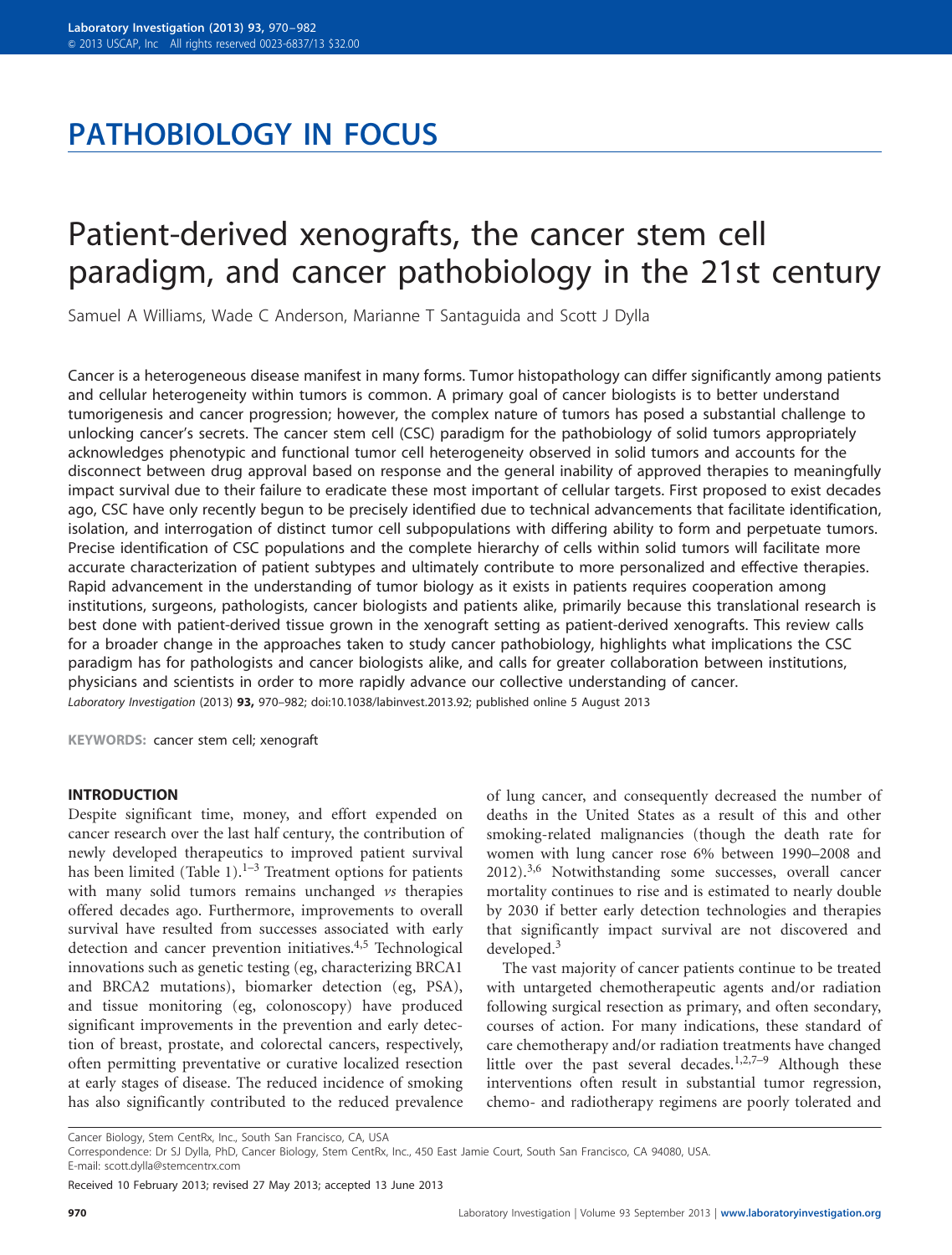|               | % 5-Year<br>survival |    |     | % 5-Year survival with<br>distant disease |                |                | US<br>deaths |
|---------------|----------------------|----|-----|-------------------------------------------|----------------|----------------|--------------|
|               | $75 - 77$            |    |     | '95-'00 '01-'07 '75-'77 '95-'00           |                | $'01 - '07$    | 2012         |
| Lung          | 12                   | 15 | 16  | <b>ND</b>                                 | $\overline{2}$ | 4              | 161000       |
| Colorectal    | 51                   | 63 | 65  | <b>ND</b>                                 | $10 \,$        | 12             | 52000        |
| <b>Breast</b> | 75                   | 88 | 90  | <b>ND</b>                                 | 26             | 23             | 39000        |
| Pancreatic    | $\overline{2}$       | 4  | 6   | <b>ND</b>                                 | $\overline{2}$ | $\overline{2}$ | 38000        |
| Prostate      | 68                   | 99 | 100 | <b>ND</b>                                 | 33             | 29             | 28000        |
| Liver         | 3                    | 8  | 15  | <b>ND</b>                                 | 3              | 4              | 21 000       |
| Ovarian       | 26                   | 44 | 44  | <b>ND</b>                                 | 29             | 27             | 16000        |

#### <span id="page-1-0"></span>Table 1 Five-year survival statistics

Abbreviation: ND, not determined.

generally result in the evolution of a more aggressive and refractory disease that emerges to cause death. As a result, cancer mortality rates remain at levels similar to what was observed three decades ago (Table 1; [http://seer.cancer.gov/](http://seer.cancer.gov/data/citation.html) [data/citation.html](http://seer.cancer.gov/data/citation.html)). The discovery and development of successful targeted therapies has proceeded at an agonizingly slow pace, possibly because cancer biologists have traditionally not had the correct tools, ample access to patient tumor specimens that provide insight into the full heterogeneity and diversity of human malignancies, nor employed appropriate experimental design paradigms to address tumor biology as it exists in patients. Technical and conceptual advancements for how cancer biologists study and think about cancer calls for a change that should result in greater success in the next several decades than what has been achieved over the last century.

#### ADDRESSING TUMOR HETEROGENEITY

Each cancer patient's tumor is heterogeneous and unique. Diagnosing patients based on histomorphological features and an abbreviated panel of immunohistochemistry markers provides little information that can be considered distinctive to any given patient. Although these tools have been successful at segregating tumors into broad subclasses, they have largely failed to capture or elucidate the enormous variation of disease within indications. For many malignancies, the existence of additional subtypes has been implied by the differential responses of patients to therapeutic regimens. For others, molecular markers, gene expression profiling, and the more recent implementation of next-generation DNAsequencing technologies have helped reveal a broader spectrum of heterogeneity among patient tumors.<sup>10-14</sup> In an age where next-generation whole-genome and transcriptome sequencing are not only possible, but increasingly feasible and rapid, diagnoses and treatment options will increasingly be tailored to each patient's tumor using information from these and other novel platforms.<sup>[15–17](#page-10-0)</sup> For example, genomic DNA sequencing efforts have already begun to identify

existing approved or experimental drugs likely to be efficacious in particular patient subgroups.[15,18,19](#page-10-0) Despite these instances, population studies have revealed that most tumors do not have an isolated driver mutation that can be targeted with an existing therapeutic agent.<sup>[11,20,21](#page-10-0)</sup> Consequently, few patients currently benefit from data obtained using novel platform technologies such as nextgeneration sequencing, and thus diagnostic and treatment option considerations are not widely influenced by this information (reviewed in previous studies $18,22-24$ ). This should change as more knowledge is accumulated around how particular genomic mutations impact and alter specific signaling pathways that can be targeted by small molecule or biological inhibitors, or combinations thereof. Inherent levels of complexity need to be better understood for these nextgeneration platforms to have their utmost utility in realizing the promise of personalized medicine, and development of unique treatment regimens for individual patients may not be practical for some time. Nevertheless, most would agree that patient diagnosis and treatment considerations should take into account both an individual tumor's genetics and biology, determined as close to the initial time of diagnosis as possible.

As pathologists are all too well aware, malignant tumors consist of heterogeneous cellular compositions: an interconnected mass of dividing, differentiating and dying cells, supporting stromal cells, infiltrating vasculature and ensemble of hematopoietic cells. Since Rudolf Virchow first proposed that cancer was a cell-based disease in the mid- $1850's$ ,<sup>[25](#page-10-0)</sup> the cellular complexity comprising neoplastic malignancies has been widely recognized and studied. Underlying complexities are now coming into focus. Specifically, three interrelated and increasingly important concepts in cancer biology are revolutionizing our understanding of tumor pathobiology and should lead to improved therapeutic options for cancer patients. First, patient-derived xenograft (PDX) tumor models are increasingly feasible and available.[26–29](#page-10-0) Second, evidence is amassing that supports the cancer stem cell (CSC) paradigm: a theoretical model for cancer that accounts for the importance of specific tumor cell subpopulations to a tumor's growth and potential for driving tumor recurrence (reviewed in previous studies $30-32$ ). Finally, next-generation DNA and RNA sequencing efforts (eg, The Cancer Genome Atlas) have demonstrated that very few common mutations unite particular solid tumor types; rather, patient tumors have a spectrum of mutations that collectively drive tumor growth.<sup>11,33,34</sup>

In the face of this rapidly emerging and previously unappreciated complexity, it is not surprising that therapeutics developed using overly simplistic paradigms and models have been only modestly successful at impacting survival. The development of personalized medicine and its efficient implementation will likely leverage PDX models, the CSC paradigm and next-generation DNA and RNA sequencing to improve our collective understanding of tumor pathobiology,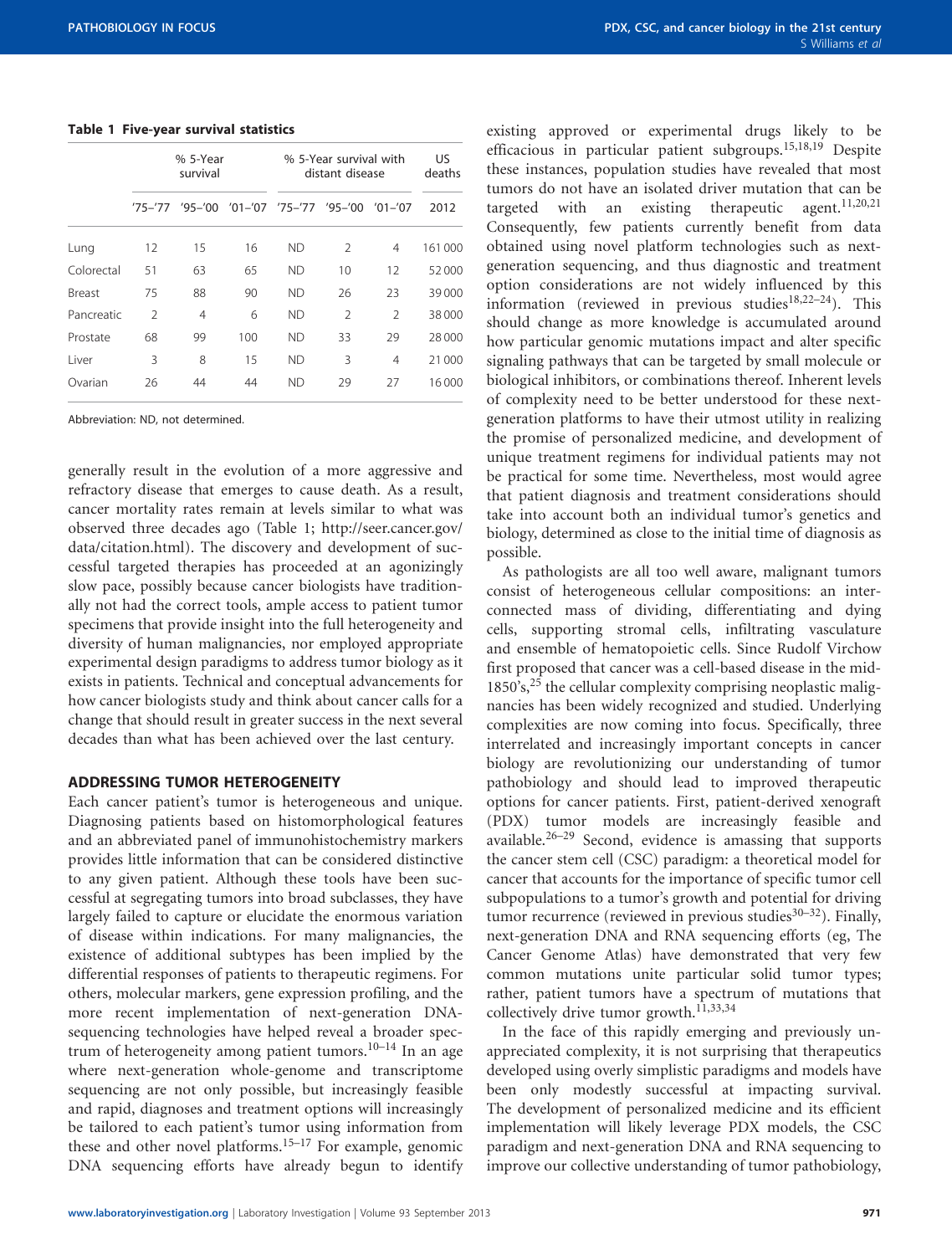beginning with the more precise identification of patient subtypes and the identity of CSC in each of these respective tumor subtypes. Critical to these analyses is the availability of tumor models that more accurately reflect patient tumor biology—and not just several crude models, but many that provide the resolution necessary to represent the diversity of cancer patients encountered in the clinic. As the field of cancer biology evolves to recognize and embrace the functional heterogeneity within tumors, so too must experimental paradigms evolve, and access to patient tumor specimens and interdisciplinary collaboration increase, so that meaningful progress can be made towards significantly impacting survival of cancer patients in the 21st Century.

## TRADITIONAL MODELS HAVE NOT PREDICTED CLINICAL **SUCCESS**

More than 68 drugs with varying efficacy have been developed and approved for oncology over the last several decades, $35$  yet the unfortunate paucity of success stories serves as a reminder that the current arsenal of therapies fail far too many patients. It is tempting to speculate that failure of current therapies stems from the limitations of the tissue culture model systems in which they were discovered, validated and/or evaluated for potency during preclinical development. In the late 1970's, colony-forming soft agar assays emerged as a means by which scientists attempted to study the nature and potential of human tumor stem cells.<sup>[36,37](#page-10-0)</sup> These in vitro colony-forming assays have facilitated insight into the differentiation potential and relationship of hematopoietic stem and progenitor cell populations in normal hematopoiesis and hematopoietic malignancies;<sup>[38](#page-10-0)</sup> however, little practical insight has been garnered in solid tissues and tumors.

Traditional cell lines originally derived from patient tumors and adapted to proliferate in in vitro culture conditions have been widely established and studied for more than a half century.[39](#page-10-0) These lines have served as a foundation for cancer research due to their ability to be easily propagated and studied under defined conditions.<sup>[39](#page-10-0)</sup> Unfortunately, continuous passage and culture of cells in vitro tends to select for cells adapted to thrive in plastic dishes and eliminates variables introduced by tumor resident cell populations such as supporting non-tumor stroma, hematopoietic cells and other tumor microenvironmental factors such as extracellular matrix proteins. In conjunction with the harsh enzymatic manipulations and centrifugation conditions employed during the passage of traditional cell lines, in vitro culture conditions have selected for cellular subsets that flourish in their newfound laboratory setting, and have generally selected for populations that are phenotypically uniform—a gross departure from the natural tumor state.

Traditional cell lines are maintained in culture conditions that depart markedly from the natural setting of human tumors. Specifically, cell lines are cultured in nutrient-rich

media in high oxygen tension as plastic-adherent monolayers or in suspension with a lack of any attachment substrate. Not only are these cell lines typically clonal, but they are generally inefficient at initiating tumors when transplanted into compatible, immunocompromised hosts such as nude, SCID, NOD/SCID, or NOD/SCID/ $\gamma^c$ -null (ie, NSG) mice.<sup>[29,40](#page-10-0)</sup> When tumors do arise, these masses are generally homogeneous in nature and do not reflect tumor biology as it exists in patients (eg, [Figures 1a and b](#page-3-0)). The expansion of cells in aphysiologic oxygen concentrations (ie,  $21\%$  O<sub>2</sub>: ambient oxygen levels) has contributed to the perpetuation and study of cells that have accrued dozens, if not hundreds, of mutations and chromosomal abnormalities over the course of their many passages in vitro.<sup>[41](#page-10-0)</sup> Profound karyotypic dysmorphims, including hypotriploid genotypes, are surprisingly common within the cell lines that have come to define the standard models studied by many cancer biologists, such as the NCI60 cell lines (also see [http://www.ncbi.nlm.nih.gov/](http://www.ncbi.nlm.nih.gov/sky/skyweb.cgi) [sky/skyweb.cgi](http://www.ncbi.nlm.nih.gov/sky/skyweb.cgi)). Recent studies have demonstrated that brief periods of in vitro culture irreversibly change gene expression, indicating that even low-passage cell lines may be compromised.[40,42](#page-10-0) Collectively, these observations call into question the physiological relevance of traditional cell lines as sufficient, let alone relevant, models for studying tumor biology as it exists in cancer patients.

Despite the increasingly apparent limitations of traditional cell lines, they have made significant contributions to our understanding of tumor biology. The uniformity and control over experimental conditions afforded by in vitro cell culture has assisted the development and execution of highly reproducible studies under defined conditions that enable insight into drug sensitivity, basic cell biology, and the elucidation of signaling pathways. For example, in vitro cell culture has facilitated the development of high-throughput approaches leading to the discovery of second and third generation anti-neoplastic agents (see DeVita and Chu<sup>[43](#page-11-0)</sup> for review). The flexibility and accessibility of traditional cell lines perpetuated in vitro has also enabled key mechanistic studies to shed light on the contribution of specific genes and mutations to cell survival, proliferation, and migration, contributing to the development of, for example, kinasespecific inhibitors such as erlotinib, vemurafenib, and crizotinib targeting EGFR, BRAF, and ALK/c-MET, respectively (reviewed by Sawyers $44$ ). Although initially promising, these tailored kinase inhibitors have largely failed to be curative and typically extend life only 3–6 months.[15,44](#page-10-0) Although chemotherapeutic compounds have also proven highly effective in vitro, in traditional in vivo tumor models and often in the clinic, the untargeted nature of these drugs results in significant toxicity, and consequently, a narrow therapeutic window in cancer patients. Moreover, residual tumors generally recur as more aggressive, refractory, and lethal; likely due to the inability of chemotherapy to eliminate CSC, and resulting in additional mutations accumulated in these cells during exposure to genotoxic drug regimens.[45](#page-11-0)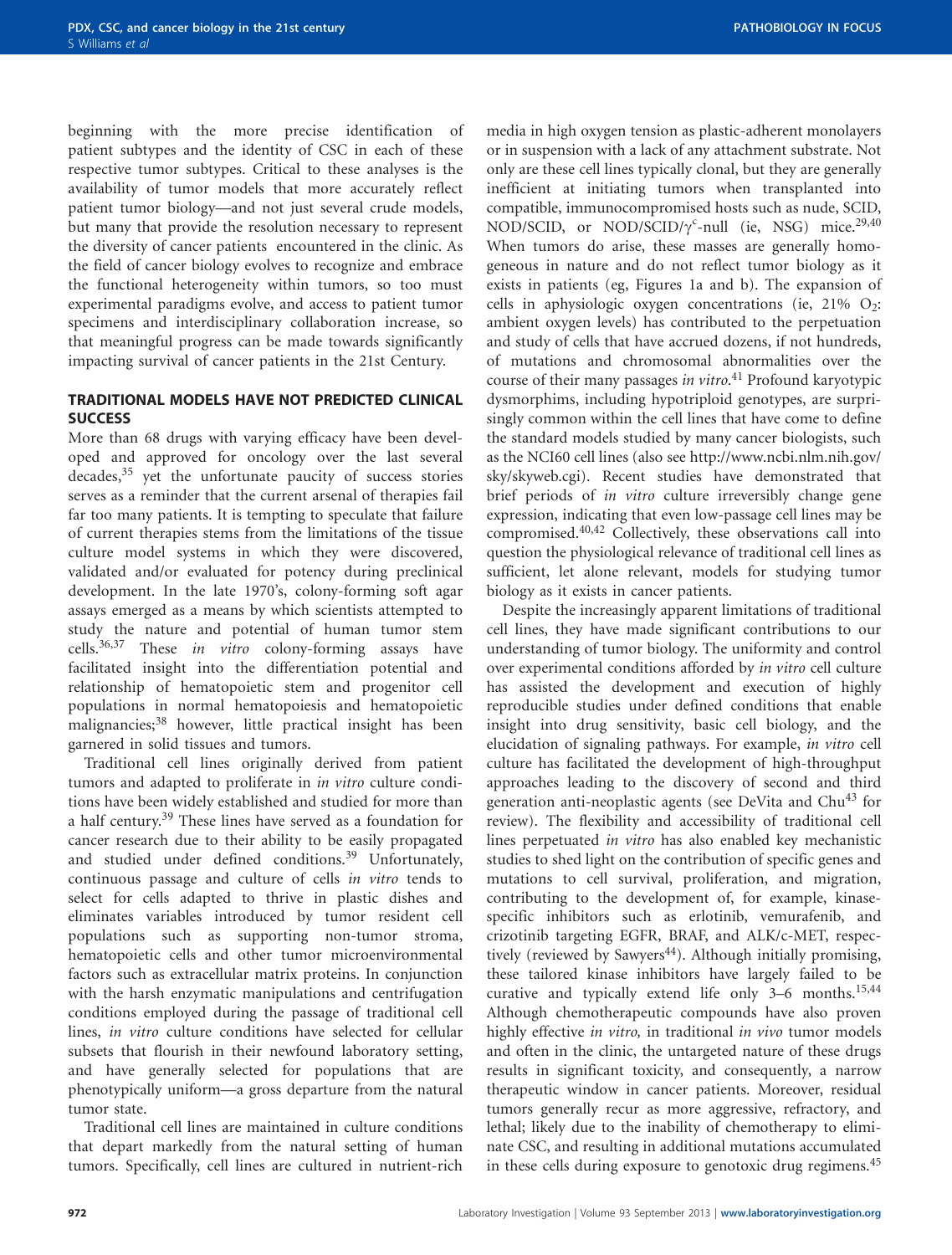<span id="page-3-0"></span>

Figure 1 Patient-derived xenograft (PDX) models of colorectal cancer recapitulate primary tumor heterogeneity. Hematoxylin and eosin (H&E) stained FFPE slides of xenografts generated by traditional HT-29 (a) or SW480 (b) colorectal cancer cell lines, vs a primary colorectal tumor, SCRX-PDX-CR101-p0 (c), and the same patient's PDX tumor following passaging through NOD/SCID mice, SCRX-PDX-CR101-p1 (d). Note the relative uniformity of the HT-29 and SW480 tumors relative to the primary or PDX tumor following minimal passaging in immunocompromised mice.

Genetically engineered mouse models (GEMMs) are also popular models through which tumor biology is studied. Unfortunately, these tumor models also have their intrinsic shortcomings. It is becoming increasingly clear that more than one driver mutation is needed to initiate tumorigenesis—both in mice and in men.[20,34](#page-10-0) Efficient tumorigenesis in GEMMs must often be driven by the introduction of at least two defined oncogenes and/or mutated tumor suppressors, depending on the mouse model and/or models needed to be crossed to drive tumorigenesis.[46,47](#page-11-0) Generating GEMMs with more than one driver mutation is extremely time-consuming and difficult. Another weakness of these models is that transgene expression (eg, mutated KRAS) is commonly driven to superphysiological levels, such that protein expression often exceeds that ever encountered in patients.<sup>[46](#page-11-0)</sup> Moreover, when tumors do arise in these models, they are sporadic in their growth such that it is difficult to design studies powered

by a significant number of animals, while also being difficult to monitor without labor-intensive in vivo imaging technologies. As previously discussed, the Cancer Genome Atlas project has demonstrated that the spectrum of driver mutations differs significantly among patients, thus the relevance of particular GEMMs to patients in the clinic is increasingly questionable. $33,34$  Notwithstanding the above criticisms, GEMMs may have advantages over xenograft models in their cellular composition and/or sensitivity to therapeutic agents.[48](#page-11-0) Specifically, GEMM tumors contain stromal and hematopoietic components not possible in a human tumor xenograft setting, and thus these tumors may respond more appropriately to small molecules, immunomodulatory, and/or biological agents that cross-react with mouse antigens. Nevertheless, for the various reasons outlined above, GEMMs will likely provide limited insight into oncogenesis and patient tumor heterogeneity.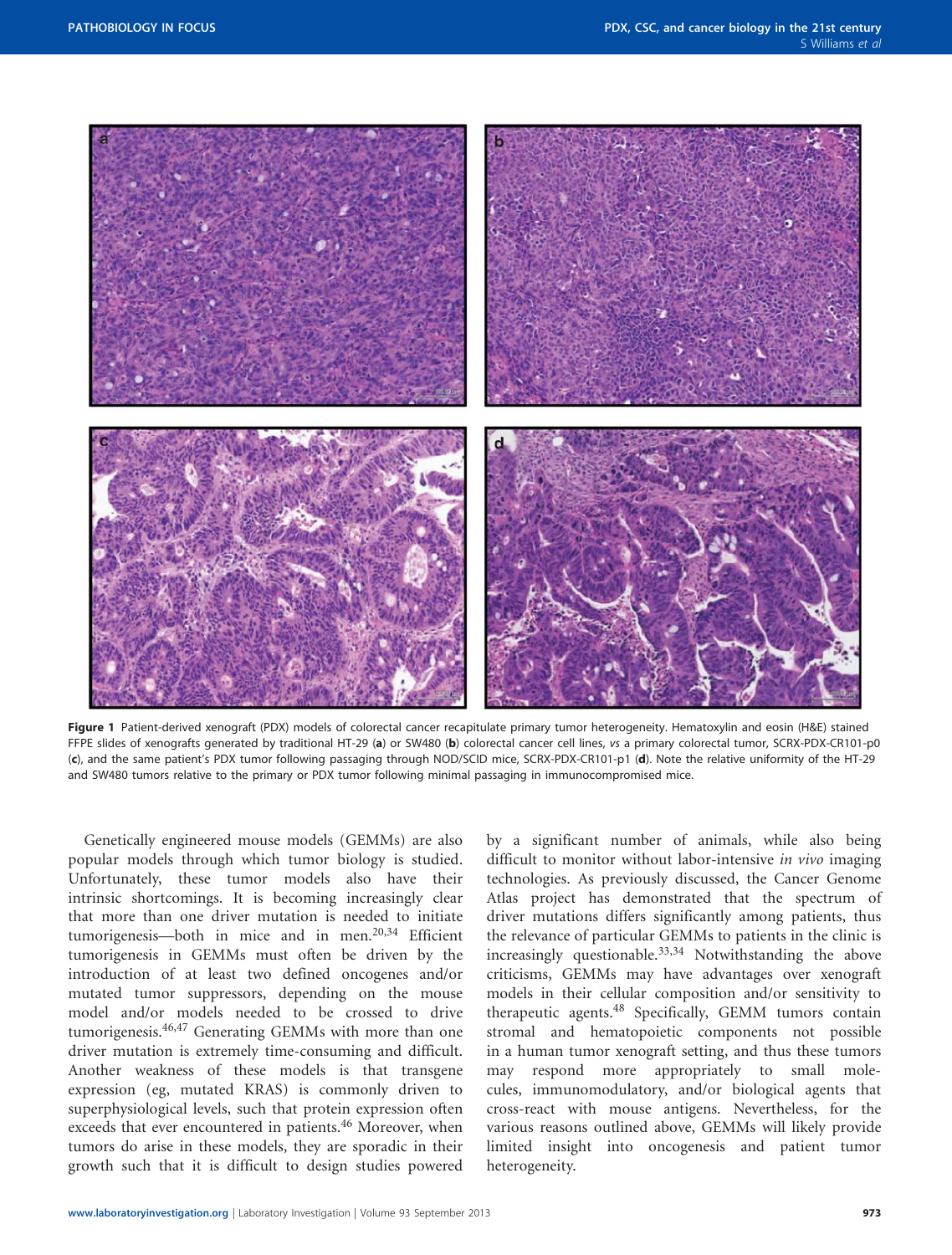Although traditional cell lines have helped gain an understanding of the basic biology underlying specific genes, proteins, and/or signaling pathways, cell lines cultured in vitro have not significantly contributed to the discovery of targets for directed therapies that have meaningfully impacted patient survival. Trastuzumab and T-DM1 (anti-Her2 biologics) and Imatinib/Gleevec (a BCR/ABL kinase inhibitor) are prime examples of cancer drugs that have meaningfully impacted patient survival; however, neither was discovered in traditional cell lines or GEMMs.<sup>[49,50](#page-11-0)</sup> Her2/Neu (ErbB2) was originally identified as a potentially interesting cancer target based on the observation of elevated expression in tumor specimens obtained and preserved by pathologists.[51,52](#page-11-0) Moreover, the p210-BCR/ABL fusion protein was identified and associated with chronic myelogenous leukemia (CML) upon close examination of chromosomal architecture using blood smears from CML patients.<sup>[53,54](#page-11-0)</sup> Traditional cell lines and GEMMs effectively complemented these discoveries, but were most effectively utilized as platforms to precisely dissect the molecular and cellular biology of ErbB2 and p210-BCR/ABL, respectively. To understand tumorigenesis and patient heterogeneity observed in the clinic, cancer research, drug discovery, and development must increasingly look beyond *in vitro* tissue culture models and GEMMs and towards experimental systems that better replicate human tumor biology and enable the study of many patient tumors as they are likely to exist in cancer patients.

### PDXs: MODELS FOR THE 21ST CENTURY

Immunocompromised mouse strains have become more widely available over the last 20 years and permit the engraftment, passage, and study of human tumor cells in vivo in a xenograft setting.<sup>[26,27,55–57](#page-10-0)</sup> As a natural extension of standard tissue culture techniques, some researchers have taken to the xenotransplantation of traditional tumor cell lines that have been passaged extensively in vitro. These models have empowered remarkable advances in the understanding of angiogenesis and tumor cell invasion, resulting in the development of therapeutic agents such as bevacizumab and sorafenib;[58,59](#page-11-0) however, promising preclinical data obtained using these traditional cell line-initiated xenografts has not translated into dramatic improvements in overall survival in most cancer patients.<sup>60</sup>

To better preserve the genomic integrity and tumor heterogeneity observed in patients, many researchers are increasingly turning to PDX models generated using freshly resected patient tumors immediately transplanted into immunocompromised murine hosts without an intermediate in vitro culture step.<sup>[26,28,42](#page-10-0)</sup> Serial passage and expansion of tumors through successive generations of murine hosts without intervening cell culture permits ongoing propagation of tumor lines and the study of tumor biology without subjecting PDX tumor cells to the stressful and compromis-ing conditions encountered in vitro.<sup>[42](#page-11-0)</sup> Currently, subcutaneous PDX models, wherein tumor cells are transplanted

underneath the skin of the hindquarters or in the mammary fat pad dominate the field of primary xenografts, succeeding intra-ocular, embryonic, and athymic systems.<sup>[29,61](#page-10-0)</sup> Many groups also transplant cells under the kidney capsule or orthotopically; the latter of which may better replicate the tumor microenvironment than subcutaneous models, and thus may be most physiologically relevant. Regardless of the transplantation site, the cellular complexity and architecture of PDX tumor models remains remarkably faithful to the tumor in its natural state in most cases—complete with invading vasculature and supporting stromal cells [\(Figure 1d\)](#page-3-0). Tumor growth in the xenograft setting ensures that tumor cells are exposed to physiologically relevant oxygen, nutrient, and hormone levels (in cases where there is interspecies cross-reactivity), and provides natural physical substrates for tumor cell adhesion. In contrast to in vitro propagated cultures, cytogenetic analyses of PDX models reveals strong preservation of the chromosomal architecture observed in patient tumors.<sup>[28,62](#page-10-0)</sup> PDX models of melanoma, breast, pancreatic, ovarian, lung, colorectal, and brain-derived tumors have been successfully established in many laboratories (reviewed by Tentler *et al*<sup>29</sup>), and many have proven to exhibit similar chemoresponsiveness to anti-neoplastic agents as observed in the same donating patient in the clinic underscoring the fidelity of these models to the natural disease state $30,63$  (unpublished results).

PDXs faithfully recapitulate much of a tumor's biology, yet these models also have their shortcomings. The engraftment frequency and growth rate of implanted tumors is highly variable by tumor type and subtype, suggesting that some tumors struggle to engraft for reasons that might include a dependence on hematopoietic cells and/or microenvironmental cues not present in mouse stroma or not compatible with human cells. Other factors that likely contribute to inefficient tumor initiation as xenografts include the length of time that passes between when the tumor is resected and the time of transplantation, the absence of an appropriate support matrix and/or growth factors, or an inhospitable site of implantation. Moreover, human tumor stroma and infiltrating lymphocytes are often lost in the initial passages in mice if xenograft tumors were initiated with tumor fragments containing these human cell populations. The extent to which tumor cells from freshly resected tumors are able to withstand mechanical stress and xenotransplantation barriers is also unclear. For example, breast cancer PDX models appear to be particularly difficult to establish, with a 27% engraftment rate in the most successful laboratories, compared with ovarian (65%), lung (50%), melanoma (59%), and colorectal (68%) cancer.<sup>[51,61](#page-11-0)</sup> Mounting evidence suggests that the exact mouse strain (eg, NOD/SCID vs NSG) does not significantly impact engraftment efficiency of most solid tumor types, but strain differences can impact the rate at which tumors arise.<sup>[29,64,65](#page-10-0)</sup>

PDX tumor models can be propagated as either discrete tumor fragments or as single-cell suspensions. Whereas the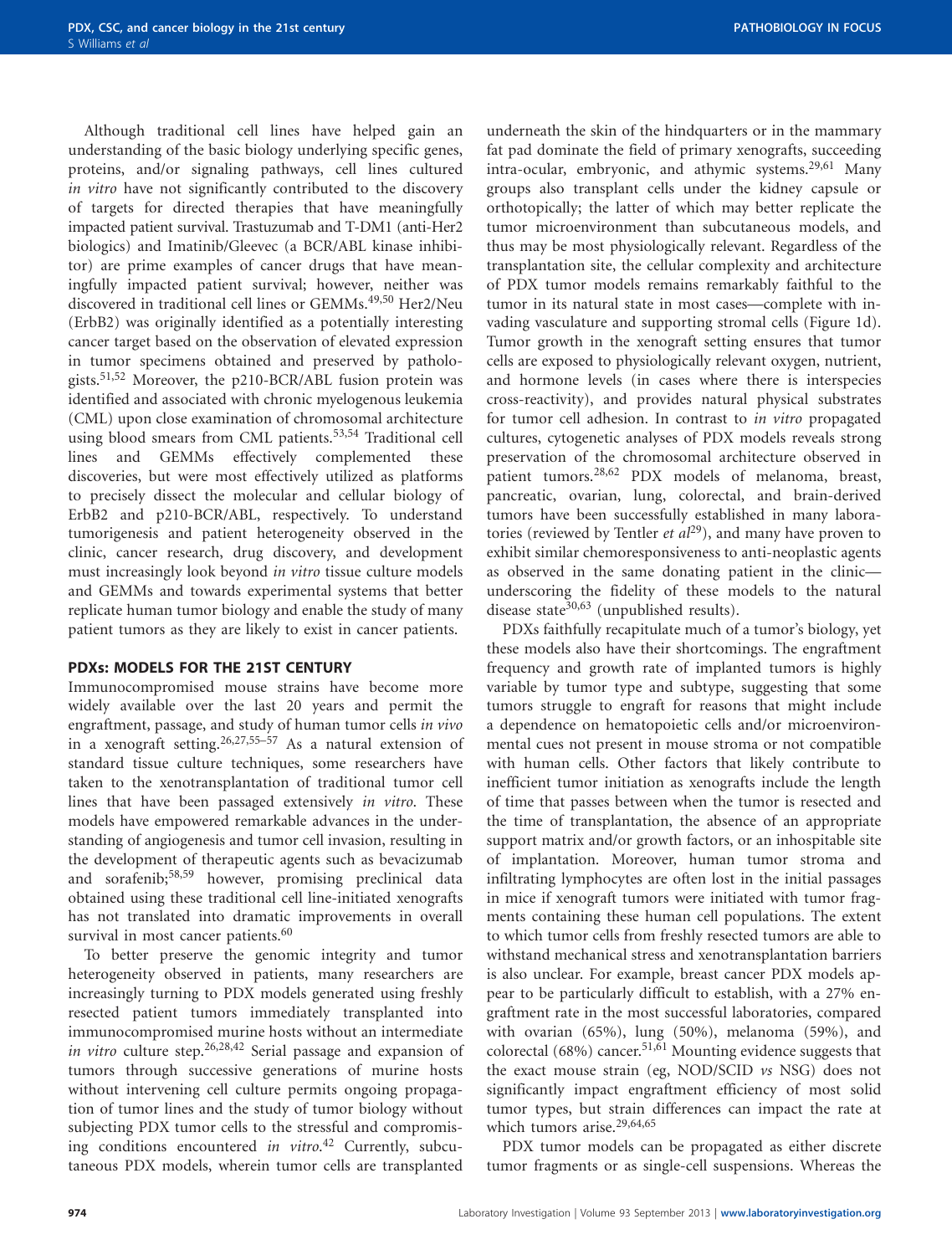former has the advantage of retaining cell–cell interactions and some tissue architecture during transplantation, the latter permits single cell-by-cell assessment of phenotype, the interrogation of differential tumorigenicity by isolated tumor cell subpopulations, and an unbiased sampling of the entire tumor, ensuring that spatially segregated subclones are not inadvertently selected during analysis or passaging. Nevertheless the generation of single-cell suspensions from PDX tumors presents unique challenges. Cells in solid tumors naturally attach to neighboring cells and the extracellular matrix, thus requiring tissue and cell disaggregation to generate single-cell suspensions in order to be analyzed individually. Physical and enzymatic dissociation techniques required to generate single-cell suspensions can be harsh, and cells that survive the process are often sensitized to detach-ment-induced apoptosis (ie, anoikis).<sup>[66](#page-11-0)</sup> In addition, some cell surface molecules are sensitive to dissociating enzymes such that post-dissociation antigen-staining profiles can be distorted from their natural state in the context of tumors, thus highlighting the importance of keeping tumor dissociation times short and remaining cognizant of the impact of particular enzymatic cocktails and dissociation conditions on antigen expression. It is also critically important to discriminate the live singlet population from cell aggregates and dead cells when analyzing or isolating cells by flow cytometry and fluorescence-activated cell sorting (FACS) to ensure that analyzed, isolated and/or transplanted tumor cell subpopulations comprise single viable cells. $67$  The requirement for single cells is critically important when testing the tumorigenicity of one tumor cell subpopulation vs another, as it is of utmost importance in protecting against artifacts associated with cell clumps and impurities that can mire the interpretation of experimental results.

PDX tumor models arguably provide the most reproducible approximation of tumors in human cancer patients. Information gathered using these models more accurately reflect human tumor biology than other existing models, and thus time and money spent studying and understanding these, and comparing their pathophysiology to patient tumors should yield greater insight into cancer pathobiology. Nevertheless, these models are not perfect and efforts to address PDX tumor model deficiencies are ongoing. For example, transplantation of human  $CD34^+$  cord blood cells enriched for human hematopoietic stem and progenitor cells can spur the generation of a human innate and adaptive immune system in mice<sup>68</sup>—offering the promise of performing xenotransplantation experiments in mice with a reconstituted human immune system. The combination of PDX tumor engraftment in these humanized mouse models may facilitate insight into the role of the immune system in tumor biology; however, these models will be difficult to employ broadly owing to the difficulty in efficiently generating these models and need to HLA-match xenografted tumors with the human immune cell component such that graft-vs-tumor, let alone graft-vs-host, responses don't

complicate the interplay between the human immune system, tumor, and mouse microenvironment.

Perhaps the most substantial barrier to PDX tumor model establishment and their widespread utilization for research is time and cost. Unlike traditional tissue culture, wherein experiments can be rapidly executed using relatively inexpensive supplies, PDX models involve propagation in expensive genetically engineered mice requiring equally expensive animal husbandry and facility costs. Experiments must be planned months in advance, as PDX tumors can often take up to 24 weeks to arise after transplantation presenting long experimental cycles. Altogether, the total cost of a traditional cell culture-based project might represent a fraction of a graduate student's stipend, whereas PDX models can easily rival and exceed the cost of personnel. As a consequence, only a minority of the best-funded academic labs are currently equipped to study PDX tumor models, and only then in moderation. The substantial time and cost burden of PDX tumor models will likely require institutional and broader national support to be more widely embraced on the scale needed to displace traditional cell lines from broader use. The long-term benefit of studying more relevant tumor biology merits these expenditures.

# PDX MODELS AND THE RESURRECTION OF TUMOR STEM CELLS

For decades, the field of cancer biology has been dominated by the stochastic model for tumor evolution. This model dictates that all tumor cells have equivalent replicative capacity and that mutations conferring a proliferative or survival advantage, for example, result in that cell and its progeny eventually becoming the dominant clone in the tumor. Although clonal evolution and competition is certainly a feature of many tumors,  $69,70$  this model alone fails to adequately acknowledge the cellular diversity comprising many solid tumors. The stochastic paradigm for cancer remained largely unchallenged as technologies required to demonstrate functional tumor cell heterogeneity (ie, fluorescent tag-labeled monoclonal antibodies, commercial availability of FACS, and severely immunocompromised mice) did not became broadly accessible to researchers until the late 1990s. These technologies facilitated work demonstrating the recapitulation of tumor cell heterogeneity in passaged PDX tumor models in a remarkable series of studies demonstrating that functional tumor cell heterogeneity accompanies the phenotypic diversity observed within tumors.<sup>[56,57,71,72](#page-11-0)</sup> This, in turn, led to reassessment and reconsideration of the stochastic model for cancer biology.

The observation that phenotypically distinct tumor cell subpopulations are uniquely capable of fueling tumor growth in serial transplants, whereas the majority of tumor cells appear to be bystanders in the process, has led to emergence of the CSC paradigm for tumorigenesis both in hematological and solid tumor malignancies. $30,71-73$  The CSC paradigm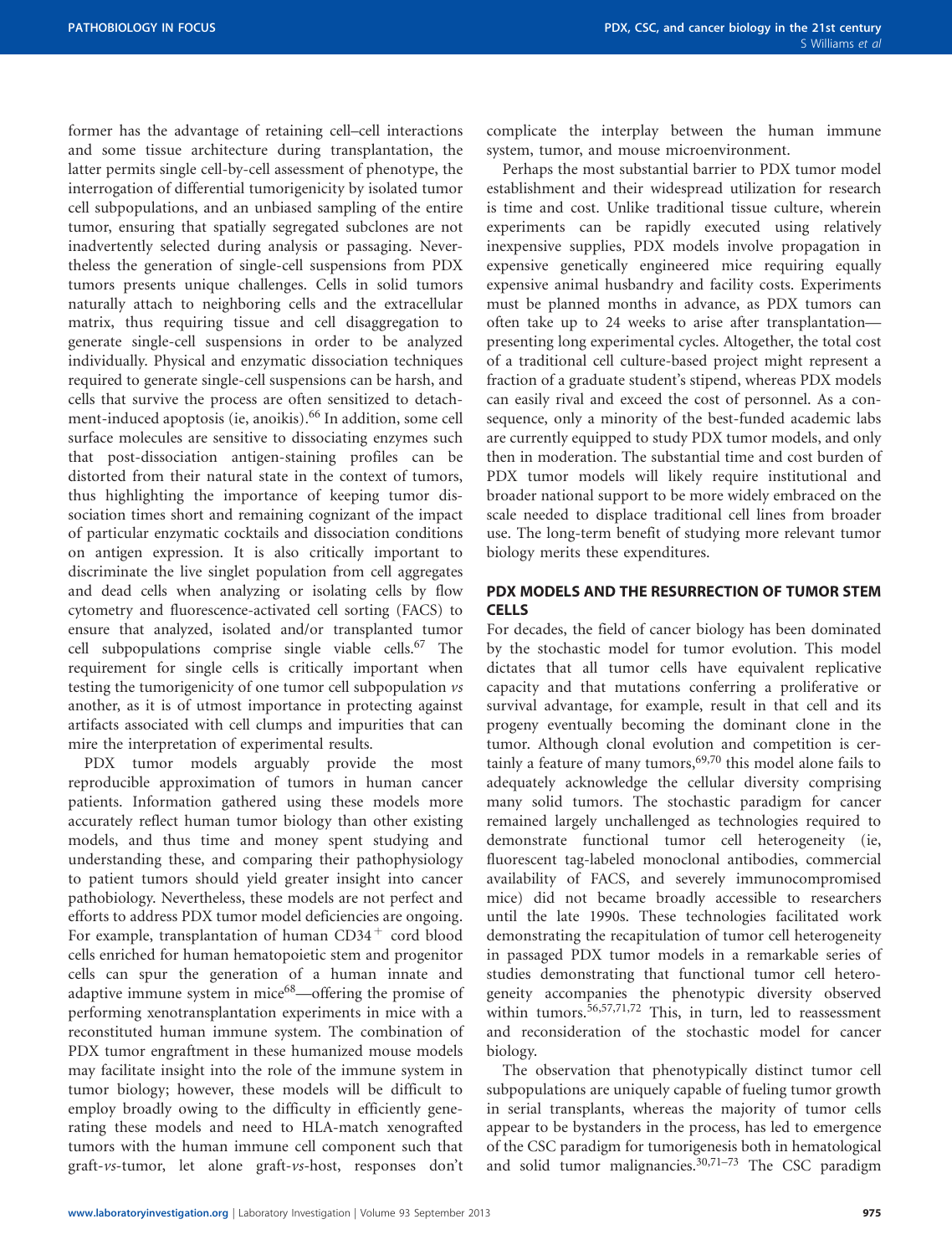holds that tumors are comprised of a cellular hierarchy with some similarities to normal tissue, with a self-renewing, multipotent cell at the apex of the hierarchy that no longer responds appropriately to environmental cues.<sup>[30,73](#page-10-0)</sup> First demonstrated in AML,<sup>[56,57](#page-11-0)</sup> data supporting the CSC paradigm have since been extended to a multitude of solid tumors, including breast, glioblastoma, colorectal, ovarian, and pancreatic cancer.[71,72,74–78](#page-11-0) Evidence has emerged that only CSC possess the capacity to generate secondary tumors containing both CSC and non-tumorigenic (NTG) cell populations (ie, phenotypic and functional heterogeneity), supporting a model whereby CSC may be rare, but appear solely able to drive fully heterogeneous tumor growth and recurrence.<sup>[30,73](#page-10-0)</sup> CSC theoretically retain features of normal stem cells, including their ability to symmetrically or asymmetrically divide, remain relatively quiescent, express elevated levels of multidrug resistance transporters and DNA damage repair enzymes, and better handle oxidative stress. Several of these characteristics are believed to be important in the resistance of CSC to traditional chemotherapy and radiation.[63,73,79–84](#page-11-0) The ability of CSC to leverage these characteristics to better handle environmental stresses and genotoxic damage potentially explains the disconnect between therapeutic response (ie, tumor burden reduction) and overall survival in the clinic. Tumors can all but be eradicated; however, if CSC persist, tumors will inevitably recur and are likely to be more aggressive given the genotoxic insults survived. Diagnostics and/or target discovery approaches that simply evaluate bulk tumor cells (vs normal tissue), without taking CSC into consideration are unlikely to provide insight on factors that will impact outcome given the relative infrequency of CSC in most tumors (often enumerated as  $\langle 1\%$  of the tumor). Such diagnostic and target discovery approaches have been taken for decades in naiveté to the underlying presence and biology of CSC.

Since the first functional in vivo demonstration for the existence of a solid tumor-initiating cell in human breast tumors in  $2003$ , $71$  the semantics and classification schemes surrounding CSC have remained confusing despite the fact that the CSC paradigm has gained significant traction among cancer biologists.[30,32,85](#page-10-0) The exact relationship between CSC, normal stem cell populations, and the 'cell of origin' in cancer remains something of a mystery. $32,86$  To be clear, although a tumor's initial CSC (ie, cell of origin) likely evolves from normal stem cells as a result of accumulating mutations that confer oncogenic properties over time,  $33$  the cell of origin in cancer and the predominant CSC present in an evolved tumor may possess differing phenotypes and properties depending on the point in time the tumor is being studied. More specifically, the CSC identity in disease may evolve an identity different from the cell of origin. CML serves as an excellent conceptual example for tumor progression wherein the cell of origin and CSC identities differ as a result of tumor evolution over the course of disease progression.[87–90](#page-11-0)

In early chronic phase CML, CSC appear to have a normal hematopoietic stem cell (HSC) phenotype, though the CSC behaves differently from normal HSC by skewing cell division towards the production of more abnormal stem cells (via an increased frequency of symmetric, self-renewing cell divisions) and slightly altering the normal course of hematopoietic differentiation towards certain myeloid lineages.[90–92](#page-11-0) As such, the cell of origin in this disease is thought to be the normal HSC. As the disease progresses, additional mutations accrue that result in, for example, the constitutive nuclear localization of  $\beta$ -catenin, conferring self-renewing properties with phenotypes akin to hematopoietic progenitor cells, thus converting the tumor progenitor cell to a CSC as a result of its newfound ability to self-renew indefinitely.[89](#page-11-0) These abnormal progenitor cells (myeloid blast cells) are unable to differentiate and also proliferate more rapidly than their CSC counterparts. Thus, the severe manifestation of acute phase blast crisis is driven by a more aggressive CSC with a progenitor cell phenotype. CSC in CML may thus have a stem cell or progenitor cell phenotype, depending on the stage of disease (chronic phase vs blast crisis). In fact, both likely co-exist in blast crisis CML patients, but the less aggressive chronic phase CSC clone(s) are dramatically outnumbered. Similar observations have recently been made in both human AML and a mouse model of AML, wherein several tumor-initiating cell populations have been demonstrated to co-exist.<sup>[64,93](#page-11-0)</sup>

Solid tumors likely also follow this progression from normal stem cell to pre-oncogenic stem cell to CSC. Unlike CML, where pre-oncogenic HSCs are not necessarily retained in a specific niche and their progeny may disseminate throughout the bone marrow and circulation, stem cells for most solid tissues are confined to a defined three-dimensional space, or niche, due to their attachment to neighboring cells. As a result of these attachments, expansion of the stem cell compartment and maintenance of the differentiation program might be predicted to culminate in the formation of a mass of more crowded cells with some semblance of normal tissue architecture. In cases where there is space available for tissue expansion, this crowding can cause the formation of involutions, or polyps ([Figure 2b;](#page-7-0) vs normal differentiation— [Figure 2a](#page-7-0)). If differentiation is restricted to a particular lineage, the mass of cells might be less organized [\(Figure 2d\)](#page-7-0). Finally, if all differentiation pathways are blocked, an amorphous mass of cells with no recognizable structure might result [\(Figures 2e and f](#page-7-0)). The above description for how solid tumors may manifest and evolve at the histomorphological level as a result of CSC identity and differentiation capacity reflects what is observed in the case of gastrointestinal cancer progression[.94–97](#page-11-0)

Early stages of adenocarcinoma in the intestinal tract, for example, may produce one of several histomorphological outcomes. In normal intestinal epithelium, stem cells in the crypt base divide to produce, through a hierarchical series of fate-restricted progenitor cells (ie, transit amplifying cells),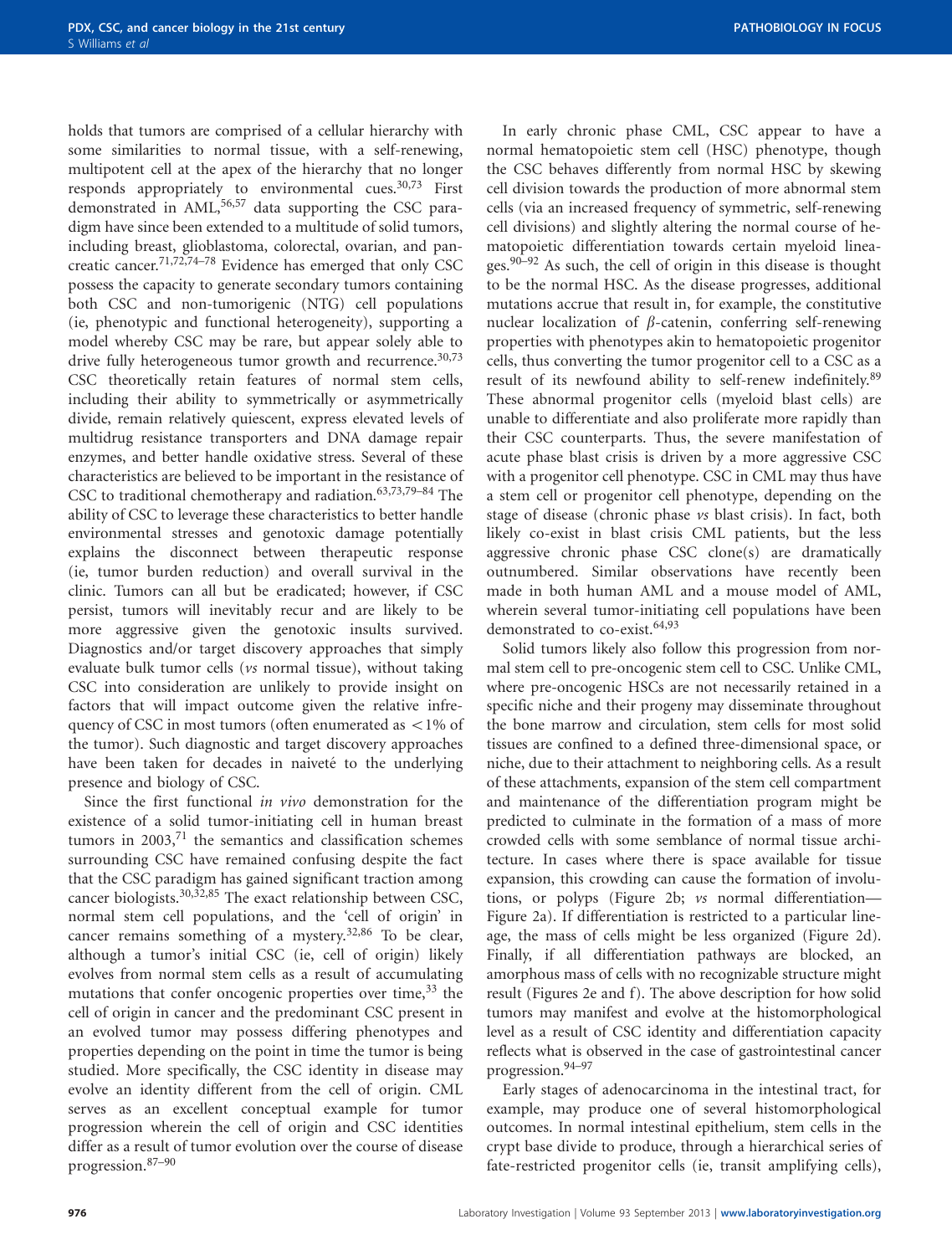<span id="page-7-0"></span>

Figure 2 The cancer stem cell (CSC)/tumor perpetuating cell (TPC) identity and differentiation capacity likely influence tumor histomorphology: a gastrointestinal model. (a) Normal intestinal differentiation, where progeny of stem cell divisions are appropriately balanced to produce additional stem cells (red), paneth cells (yellow), or progenitor cells (green). Normal differentiation of progenitor cells results in progeny with one of three cell fates: secretory goblet (blue), enteroendocrine cells (brown), or absorptive enterocytes (purple). (b) Oncogenic events arising in stem cells may result in an amplified pool of CSC, wherein the CSC have a normal stem cell phenotype and the entire tree of differentiated progeny is also amplified. In the context of solid tissues, the resultant overcrowding causes aberrant higher-order crypt structures (eg, polyps). (c) CSC with a progenitor cell identity, wherein normal differentiation is maintained, may result in tumors largely comprised of terminally differentiated cells with involuting structures, but largely devoid of cells with a normal stem cell phenotype. (d) CSC with a progenitor cell identity, wherein normal differentiation is skewed towards one particular cell fate may result in tumors containing one predominant cell type (ie, goblet cells) and devoid of both other mature cell lineages and cells with a normal stem cell phenotype. (e) Tumors where CSC have a normal stem cell phenotype, but where differentiation programs are impaired may result in tumors comprised of only cells with stem and progenitor cell phenotypes and no structure normally associated with differentiated progeny. (f) The CSC with a progenitor cell identity, wherein normal differentiation programs are blocked may result in tumors predominantly comprised of cells with a progenitor cell phenotype and no structure normally associated with differentiated progeny.

the terminally differentiated cell types comprising the intestinal epithelium: enterocytes, goblet cells, and enteroendocrine cells (and in the small intestine, paneth cells). Under homeostatic conditions, these cell fate decisions are regulated to maintain proper numbers and proportions of each cell

type to ensure proper structure and function of the intestinal epithelium (Figure 2a). Oncogenic mutations that arise in the normal intestinal stem cell that leave normal differentiation pathways intact lead to cell divisions skewed to favor stem cell self-renewal (ie, symmetric self-renewing cell divisions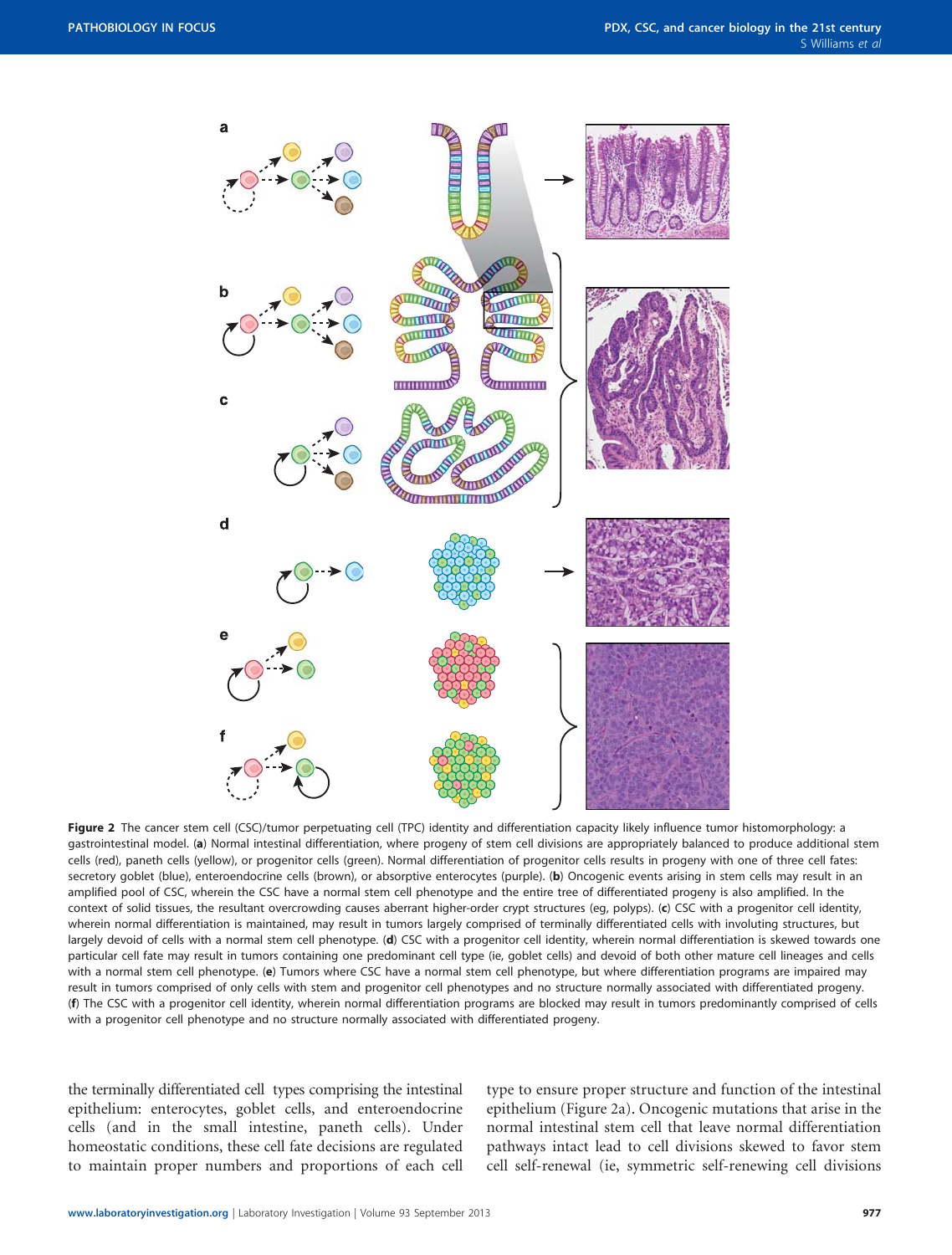where both daughter cells are stem cells), which results in a tumor containing the full complement of intestinal cell types and largely retaining normal, albeit more crowded, tissue architecture [\(Figure 2b](#page-7-0)). Moreover, CSC predominantly driving these well differentiated tumors may have a normal stem cell phenotype [\(Figure 2b\)](#page-7-0) or a normal progenitor cell phenotype [\(Figure 2c](#page-7-0)). These tumors, where differentiation pathways are intact, tend to be classified by pathologists as well differentiated.

In contrast, CSC with mutations that result in the blockade of particular differentiation programs, preventing the generation of certain types of transitional progenitor cells and/or their more differentiated progeny, result in tumors with significantly less resemblance to normal tissue, although they may contain particular recognizable differentiated cell types, such as Goblet cells of the intestine ([Figure 2d](#page-7-0)). Impaired differentiation potential occurring at the level of the normal progenitor cell might manifest as a tumor predominantly consisting of progenitors and no differentiated cell types [\(Figure 2e\)](#page-7-0). The same histomorphological appearance might be visible in a tumor where the CSC lie at the progenitor cell level and all terminal differentiation pathways were blocked [\(Figure 2f](#page-7-0)). These latter examples are classified as poorly differentiated tumors by pathologists. One can also envision the existence of several clones within a tumor resulting in areas of well, moderately and poorly differentiated tissue, depending on the number of competing CSC clones and point in time the tumor is observed. In summary, CSC identity and differentiation potential are likely tightly wed to tumor biology and the histopathological features observed. Research to determine CSC identity and differentiation potential among tumor subtypes will result in the identification of characteristics that facilitate more accurate classification of tumors.

Achieving efficacy and safety in cancer patients dictates that therapeutic targets be differentially expressed on tumor cells vs normal tissue. Moreover, if overall survival is to be impacted, CSC must be successfully targeted and eliminated—highlighting the importance of fully understanding the biology and cellular composition of individual tumors and their relationship vs normal tissue. Successful therapeutic exploitation of CSC will demand a better understanding of CSC identities in different patient populations within any given indication, and possibly at different stages of disease. For example, a patient with a moderately differentiated colorectal tumor fueled by a CSC with a normal stem cell identity (see [Figure 2b\)](#page-7-0) might be completely cured by a therapeutic targeting that particular CSC while avoiding normal stem cells. Another patient, also with a moderately differentiated intestinal tumor, may show no response because the therapeutic agent fails to impact that patient's CSC, which has a progenitor cell phenotype (see [Figure 2c](#page-7-0)). To be clear, cells specifically eradicated in the former tumor may not exist in the latter, as tumors in these two patients are fueled by CSC with different identities despite having largely

similar histomorphology at the macro scale. Once CSCs are identified and patient subtypes elucidated, associated antigens, signaling pathways, and/or other unique weaknesses need to be discovered (vs their normal stem and progenitor cell counterparts) and exploited for diagnostic and/or therapeutic benefit.

## CANCER STEM CELLS ARE TUMOR PERPETUATING CELLS

To avoid semantic confusion surrounding CSC, a more appropriate term for these cells is tumor perpetuating cells (TPCs), as these cells are defined by their ability to fully recapitulate tumors and do so over an extended period of time as demonstrated by serial transplantation of small numbers of tumor cells with defined phenotypes.<sup>[30,32](#page-10-0)</sup> Although the current gold-standard for defining a CSC is demonstrating a cell's ability to reconstitute tumors in vivo, it is becoming increasingly clear that cells exist within tumors that themselves are devoid of self-renewing capacity but do have significant proliferative capacity supporting their ability to generate tumors in mice (unpublished results).<sup>[59,85](#page-11-0)</sup> These latter 'tumor progenitor cells' (TProg) would appear to have sufficient proliferative capacity to generate a tumor in a primary transplant, thereby fulfilling the definition of a tumor-initiating cell, but lack the ability to reconstitute the entire cellular heterogeneity of the parental tumor, let alone serially reconstitute tumors. By comparison, normal hematopoietic progenitor cells can reconstitute all lineages of hematopoietic cells in mice for up to 16 weeks (reviewed by Schroeder<sup>[98](#page-12-0)</sup>), thus if normal progenitor cells have significant capacity to recapitulate tissue in vivo for a significant period of time, it wouldn't be surprising to find TProg cells within tumors that can similarly reconstitute a tumor that has no TPC and thus cannot be perpetuated in serial transplantation experiments. Of significant importance, however, is the fact that the existence of distinct TPC and TProg populations would complicate the current widely accepted technical definition of CSC. As both TPC and TProg are able to generate tumors in mice in an initial transplant, simple tumorigenesis is not a defining characteristic of CSC, nor can a single transplant be used to distinguish between the two tumor cell subpopulations. Resulting tumors must be phenotyped to look for loss in tumor heterogeneity (eg, loss of TPC) and serial transplants must be done to determine whether self-renewal capacity is inherent or lost.

It is clear from the prevailing CSC literature that significant heterogeneity remains among purported CSC populations, as serial transplants done in limiting dilution commonly quantify tumor-initiating cell frequency to be between 1:75-1:1000 for most solid tumors.<sup>63,74-76</sup> Melanoma appears to be an exception, wherein one in four cells is able to perpetuate tumors without the use of enriching markers.<sup>[65](#page-11-0)</sup> Accordingly, melanoma has served as the flag bearer for prospective inadequacies of the CSC paradigm due to the relatively high frequency of tumor-initiating cells in this indication. The concept that CSC must be infrequent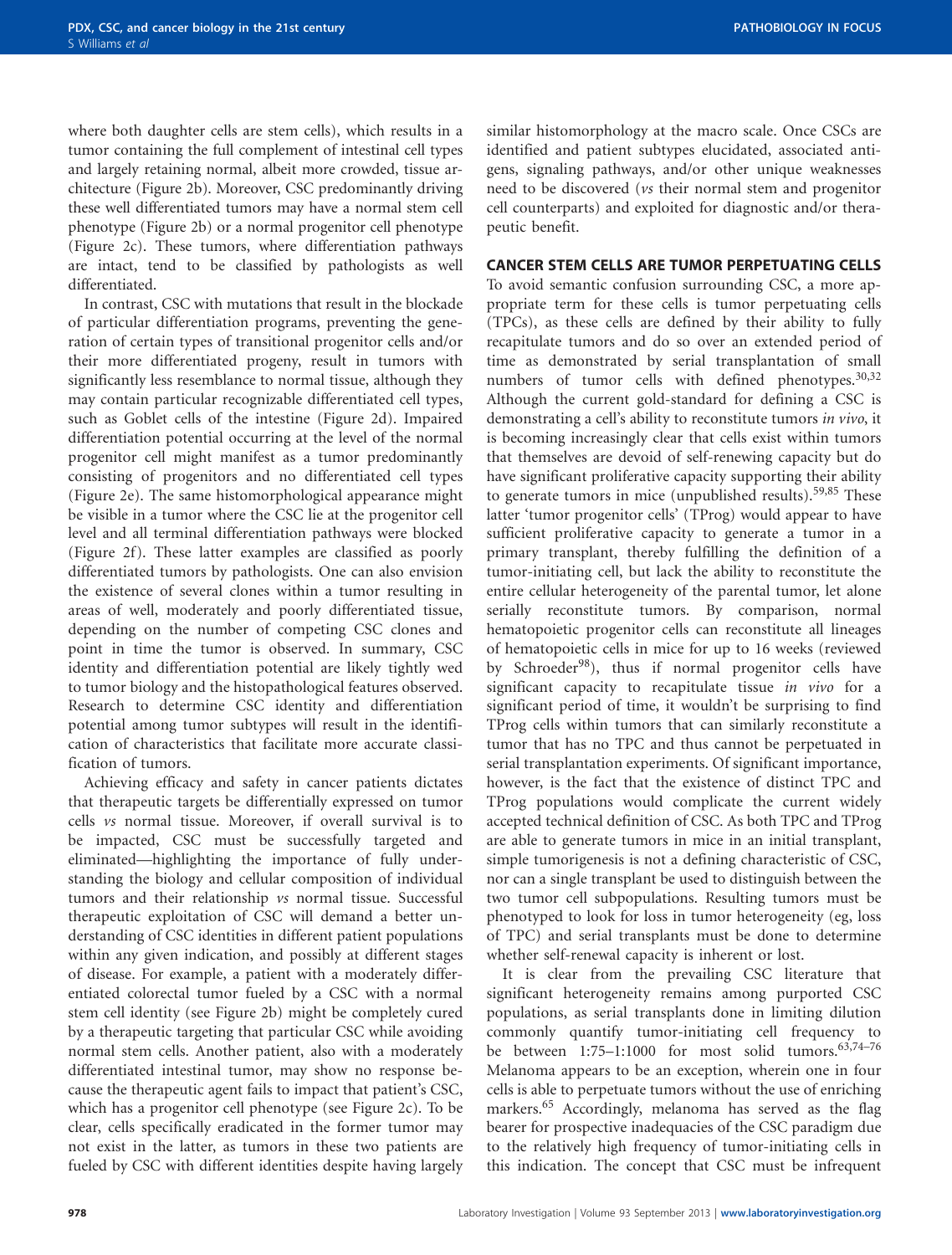may result from the observation that normal stem cells generally represent a tiny fraction of normal tissues. The relative infrequency of CSC in the pioneering studies of AML also set a precedent for this assumption.<sup>[56](#page-11-0)</sup> Nevertheless, the melanoma example suggests that CSC can also be relatively frequent, depending on the indication, patient and/or stage of disease.

Critics of the CSC paradigm have been vocal in their appraisal of the shortcomings of xenograft tumor models, bolstered by conflicting tumorigenicity results published by various groups when using common markers thought to demarcate CSC (eg, CD44, CD133, and ALDH1A1 activity). These critics tend to overlook substantial functional evidence for tumor cell heterogeneity and rare tumor-initiating cell frequency, which can be traced back 80 years. $99-103$ Specifically, the potency and rarity of tumor-initiating cells in mouse and rat tumors has been demonstrated using autologous transplants since the 1930's.[99–102](#page-12-0) Moreover, autologous human tumor cell transplants, wherein primary tumor cells were excised from a patient and transplanted into the same patient's thigh in limiting dilutions (notably considered as unethical by today's standards), demonstrated that tumor-initiating cell frequencies were remarkably rare in well-differentiated tumors, often requiring inoculums in excess of 1 million cells.<sup>[103](#page-12-0)</sup> These examples of autologous tumor cell transplantation strongly refute the argument that the CSC phenomenon is an artifact of xenotransplantation. Additional studies demonstrating relationships between tumor differentiation status and patient prognosis have further underscored the ties between cellular differentiation within tumors and the hypothesis that CSC are relatively infrequent in less aggressive tumors, whereas CSC might be more frequent in later stage and/or aggressive tumors.<sup>[104,105](#page-12-0)</sup>

#### BRAVE NEW WORLD OF CANCER PATHOBIOLOGY

It is increasingly clear that CSC underlie tumor growth, recurrence, and resistance to current therapeutics. Accordingly, it stands to reason that cancer will be best diagnosed and treated if physicians are educated by knowledge of events occurring at the CSC-level. As such, improved marker panels are needed such that CSC can be identified, isolated, and characterized with much greater accuracy than what is presently possible. If overall survival is to be improved, cancer patients must also be better subtyped based not only on tumor histomorphology, but on genetic composition, mRNA expression patterns, and frequency and subtype of CSC. CSC might be enumerated and characterized in FFPE tissue sections, characterized among biopsy material and/or circulating tumor cells, and targeted with therapeutics that actively kill CSC to leave less opportunity for escape. To achieve these goals, the CSC paradigm for cancer biology needs to be fully validated and embraced despite the implications for cancer biologists accustomed to studying biology using traditional cell lines.

Widespread use of traditional oncology models has contributed to countless manuscripts and thousands of promising discoveries over the years, yet few have been successfully translated into consistently efficacious therapies that significantly impact overall survival. PDX tumor models currently offer the best path forward, preserving physiological oxygen tension, three-dimensional growth and metabolic conditions allowing for more faithful recapitulation of tumors. This approach is not without fault considering the imperfect cross-talk between murine and human cells, and lack of an intact human immune component in severely immunocompromised mice. Traditional cultured cell lines will continue to be important complements to PDX tumor models, but their existing primacy to understanding basic tumor biology must be challenged. If they are to produce the desired results, cancer research, drug discovery and development must be conducted with patient-derived tissue grown and passaged exclusively in a physiological environment where gross genomic abnormalities do not accrue at unnatural rates and where cellular compositions more accurately represent patient tumor biology.

The diversity of subtypes among cancer patients makes it difficult to systematically and rigorously test hypotheses. There can exist several subtypes of cancer within any particular indication, such as lung cancer, where adenocarcinoma, large cell, small cell, and squamous cell carcinoma represent four different diseases.[106](#page-12-0) Patterns of target expression and/or diagnostic/prognostic biomarkers only become apparent with the study of many tumors within any indication and subtype, combined with detailed annotation of a tumor characteristics and patient outcomes. Consequently, the number of PDX models needed to achieve significant insight into any given tumor type might be substantial. As such, each established PDX tumor line marks an important incremental contribution to the understanding of cancer pathobiology. Among the greatest limitations in expanding the number of these models is the availability of primary tumor tissue—an unfortunate irony given the omnipresence of this disease. In this respect, institutions, surgeons, and pathologists must increasingly collaborate with those at the bench to provide the material needed to better study and understand tumor biology. Patients are most certainly supportive of such collaborations and it is our experience that institutional policies or expectations form the most significant barrier to advancing the generation of PDX models and expanded collaboration between physicians and bench scientists.

The establishment and use of PDX tumor models for cancer research is neither inexpensive nor easy, acting as a barrier to this work being done solely at academic institutions without increasing support. Nevertheless, an increasing number of investigators at academic medical centers have found the resources or formed collaborations to build or access PDX tumor libraries. Large pharmaceutical and biotechnology companies are increasingly turning to PDX models to evaluate preclinical drug efficacy and better understand patient heterogeneity. As a result, significant opportunities exist for collaboration between those that have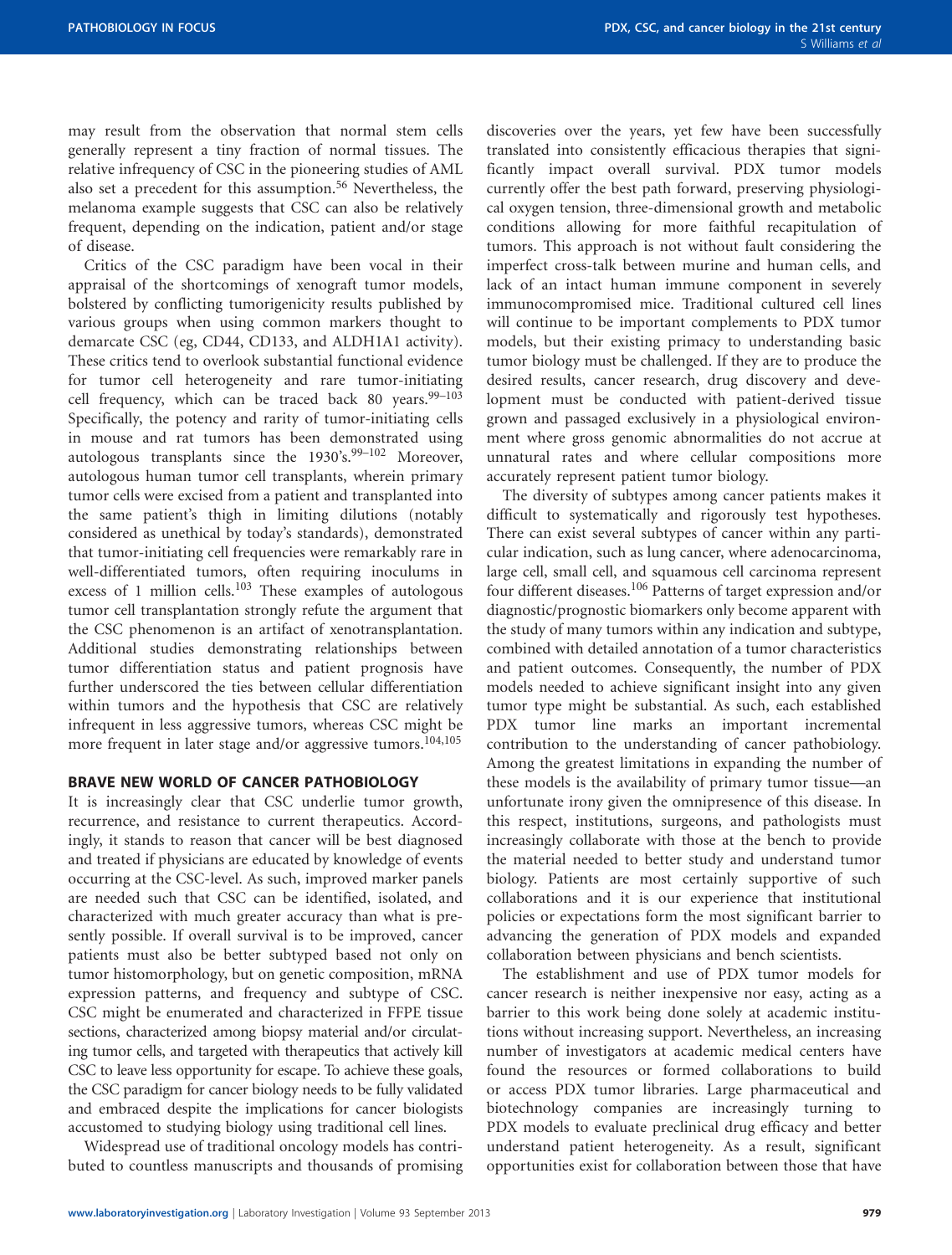<span id="page-10-0"></span>access to fresh patient tissue and those who have the resources to generate and thoroughly characterize PDX lines. Established and well characterized low-passage PDX tumor lines will serve as the foundation for improved identification and characterization of tumor cell subpopulations (eg, CSC vs NTG cells) in various tumor subtypes, and as a result enhance our understanding of cancer biology.

Work with traditional cell lines has borne tens of thousands of manuscripts at the cost of billions of dollars since Richard Nixon signed the National Cancer Act in 1971. It is time that cancer biologists abandon what is easy and relatively inexpensive, increasingly ask pertinent questions with relevant tumor models, and progressively increase collaboration with oncologists, pathologists, and other clinicians regularly seeing patients and/or their tumors in the clinical setting. Embracing the CSC paradigm, working with PDX tumor models and maintaining constant awareness of clinical relevance are initial and critical steps towards making significant advances in the understanding of cancer biology in the next several decades. Such fundamental pursuits as these should more efficiently yield the discovery and development of novel diagnostics and therapeutics that significantly impact overall survival of cancer patients.

#### ACKNOWLEDGEMENTS

We thank to those who reviewed and provided critical comments to this manuscript, including Brian Slingerland and Drs Tim Gregory and Chris Dayton. This work was supported by private financing.

#### DISCLOSURE/CONFLICT OF INTEREST

All authors are shareholders in Stem CentRx, a privately held and financed company.

- 1. Huff CA, Matsui W, Smith BD, et al. The paradox of response and survival in cancer therapeutics. Blood 2006;107:431–434.
- Huff CA, Matsui WH, Douglas Smith B, et al. Strategies to eliminate cancer stem cells: clinical implications. Eur J Cancer 2006;42: 1293–1297.
- 3. Cantley LC, Dalton WS, DuBois RN, et al. AACR Cancer Progress Report 2012. Clin Canc Res 2012;18(21 Suppl):S1–S100.
- Tarver T. Cancer Facts & Figures 2012. American Cancer Society (ACS). Journal of Consumer Health on the Internet 2012;16:366–367.
- 5. Cancer Prevention and Early Detection Facts and Figures 2012, Atlanta, 2012.
- 6. Siegel R, Naishadham D, Jemal A. Cancer statistics, 2012. CA Cancer J Clin 2012;62:10–29.
- 7. Lally BE, Urbanic JJ, Blackstock AW, et al. Small cell lung cancer: have we made any progress over the last 25 years? Oncologist 2007;12:1096–1104.
- 8. Di Marco M, Di Cicilia R, Macchini M, et al. Metastatic pancreatic cancer: is gemcitabine still the best standard treatment? (Review). Oncol Rep 2010;23:1183–1192.
- 9. Davies JM, Goldberg RM. Treatment of metastatic colorectal cancer. Semin Oncol 2011;38:552–560.
- 10. Hirsch FR, Wynes MW, Gandara DR, et al. The tissue is the issue: personalized medicine for non-small cell lung cancer. Clin Cancer Res 2010;16:4909–4911.
- 11. Mardis ER. Genome sequencing and cancer. Curr Opin Genet Dev 2012;22:245–250.
- 12. Baron JA. Screening for cancer with molecular markers: progress comes with potential problems. Nat Rev Cancer 2012;12:368–371.
- 13. Prat A, Parker JS, Karginova O, et al. Phenotypic and molecular characterization of the claudin-low intrinsic subtype of breast cancer. Breast Cancer Res 2010;12:R68.
- 14. Prat A, Perou CM. Deconstructing the molecular portraits of breast cancer. Mol Oncol. Feb, 5:5–23.
- 15. Barrett JC, Frigault MM, Hollingsworth S, et al. Are companion diagnostics useful? Clin Chem 2013;59:198–201.
- 16. Ross JS. Cancer biomarkers, companion diagnostics and personalized oncology. Biomark Med 2011;5:277–279.
- 17. Chin L, Andersen JN, Futreal PA. Cancer genomics: from discovery science to personalized medicine. Nat Med 2011;17:297–303.
- 18. Berman DM, Bosenberg MW, Orwant RL, et al. Investigative pathology: leading the post-genomic revolution. Lab Invest. 2012;92:4–8.
- 19. Sleijfer S, Bogaerts J, Siu LL. Designing transformative clinical trials in the cancer genome era. J Clin Oncol 2013;31:1834–1841.
- 20. Stephens PJ, Tarpey PS, Davies H, et al. The landscape of cancer genes and mutational processes in breast cancer. Nature 2012;486: 400–404.
- 21. Katsios C, Papaloukas C, Tzaphlidou M, et al. Next-generation sequencing-based testing for cancer mutational landscape diversity: clinical implications? Expert Rev Mol Diagn 2012;12:667–670.
- 22. Strausberg RL, Simpson AJ. Whole-genome cancer analysis as an approach to deeper understanding of tumour biology. Br J Cancer 2010;102:243–248.
- 23. Meldrum C, Doyle MA, Tothill RW. Next-generation sequencing for cancer diagnostics: a practical perspective. Clin Biochem Rev 2011; 32:177–195.
- 24. Biesecker LG, Burke W, Kohane I, et al. Next-generation sequencing in the clinic: are we ready? Nat Rev Genet 2012;13:818–824.
- 25. Virchow R. Editorial. Path Anat Physiol Klin Med 1855;3:23.
- 26. Jin K, Teng L, Shen Y, et al. Patient-derived human tumour tissue xenografts in immunodeficient mice: a systematic review. Clin Transl Oncol 2010;12:473–480.
- 27. Julien S, Merino-Trigo A, Lacroix L, et al. Characterization of a large panel of patient-derived tumor xenografts representing the clinical heterogeneity of human colorectal cancer. Clin Cancer Res 2012;18:5314–5328.
- 28. Reyal F, Guyader C, Decraene C, et al. Molecular profiling of patientderived breast cancer xenografts. Breast Cancer Res 2012;14:R11.
- 29. Tentler JJ, Tan AC, Weekes CD, et al. Patient-derived tumour xenografts as models for oncology drug development. Nat Rev Clin Oncol 2012;9:338–350.
- 30. Clarke MF, Dick JE, Dirks PB, et al. Cancer stem cells-perspectives on current status and future directions: AACR Workshop on cancer stem cells. Cancer Res 2006;66:9339–9344.
- 31. O'Brien CA, Kreso A, Jamieson CH. Cancer stem cells and self-renewal. Clin Cancer Res 2010;16:3113–3120.
- 32. Valent P, Bonnet D, De Maria R, et al. Cancer stem cell definitions and terminology: the devil is in the details. Nat Rev Cancer 2012; 12:767–775.
- 33. Tomasetti C, Vogelstein B, Parmigiani G. Half or more of the somatic mutations in cancers of self-renewing tissues originate prior to tumor initiation. Proc Natl Acad Sci USA. 2013;110:1999–2004.
- 34. Vandin F, Upfal E, Raphael BJ. De novo discovery of mutated driver pathways in cancer. Genome Res 2012;22:375–385.
- 35. DiMasi JA, Grabowski HG. Economics of new oncology drug development. J Clin Oncol 2007;25:209–216.
- 36. Hamburger AW, Salmon SE. Primary bioassay of human tumor stem cells. Science 1977;197:461–463.
- 37. Persky B, Thomson SP, Meyskens Jr. FL, et al. Methods for evaluating the morphological and immunohistochemical properties of human tumor colonies grown in soft agar. In Vitro 1982;18:929–936.
- 38. Coulombel L. Identification of hematopoietic stem/progenitor cells: strength and drawbacks of functional assays. Oncogene 2004;23:7210–7222.
- 39. Dulbecco R. Production of Plaques in Monolayer Tissue Cultures by Single Particles of an Animal Virus. Proc Natl Acad Sci USA. 1952; 38:747–752.
- 40. Tveit KM, Pihl A. Do cell lines in vitro reflect the properties of the tumours of origin? A study of lines derived from human melanoma xenografts. Br J Cancer 1981;44:775–786.
- 41. Roschke AV, Tonon G, Gehlhaus KS, et al. Karyotypic complexity of the NCI-60 drug-screening panel. Cancer Res 2003;63:8634–8647.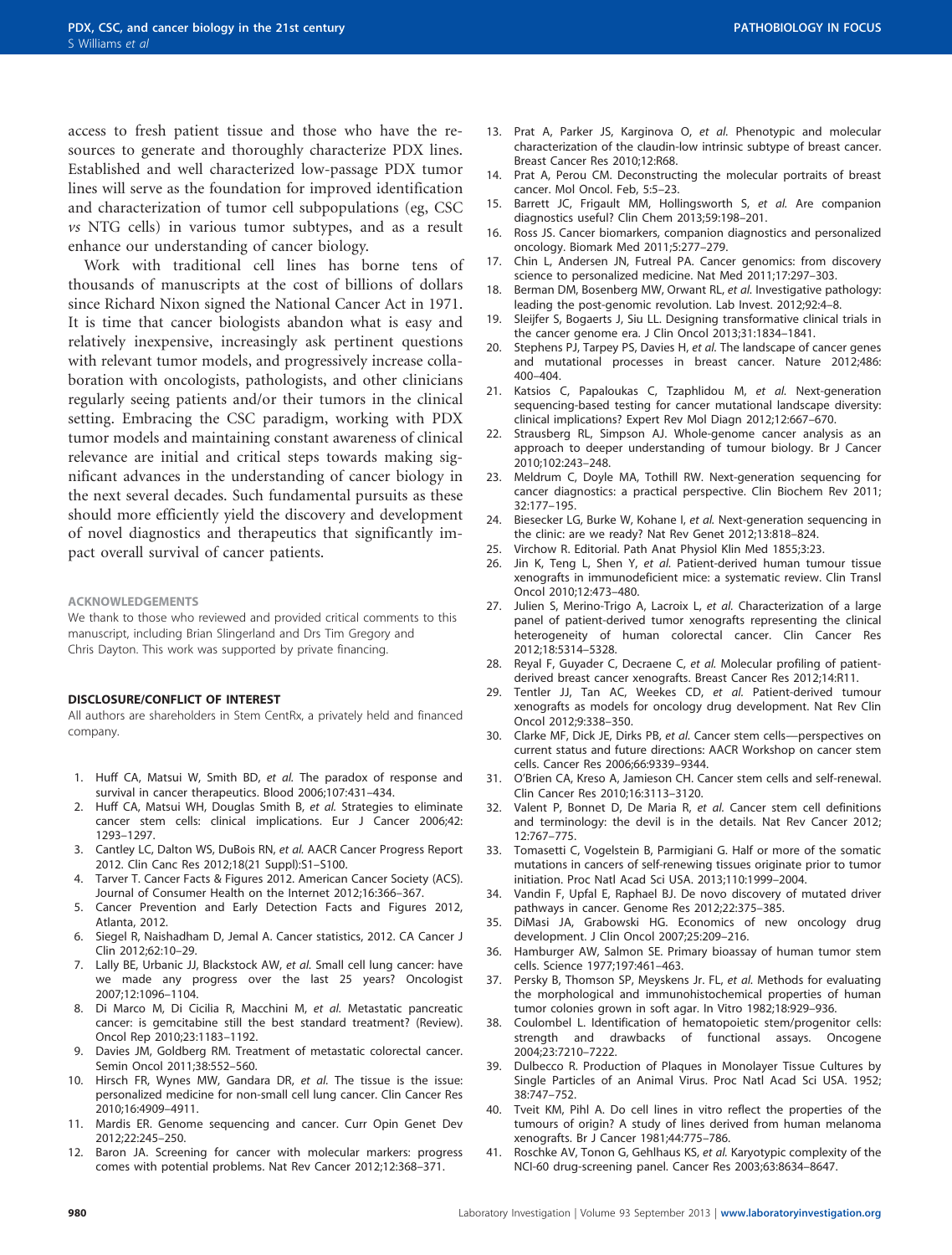- <span id="page-11-0"></span>42. Daniel VC, Marchionni L, Hierman JS, et al. A primary xenograft model of small-cell lung cancer reveals irreversible changes in gene expression imposed by culture in vitro. Cancer Res 2009;69: 3364–3373.
- 43. DeVita Jr. VT, Chu E. A history of cancer chemotherapy. Cancer Res. 2008;68:8643–8653.
- 44. Sawyers C. Targeted cancer therapy. Nature 2004;432:294–297.
- 45. Yip S, Miao J, Cahill DP, et al. MSH6 mutations arise in glioblastomas during temozolomide therapy and mediate temozolomide resistance. Clin Cancer Res 2009;15:4622–4629.
- Lin JH. Applications and limitations of genetically modified mouse models in drug discovery and development. Curr Drug Metab 2008;9:419–438.
- 47. Dankort D, Curley DP, Cartlidge RA, et al. Braf(V600E) cooperates with Pten loss to induce metastatic melanoma. Nat Genet 2009;41:544–552.
- 48. Combest AJ, Roberts PJ, Dillon PM, et al. Genetically engineered cancer models, but not xenografts, faithfully predict anticancer drug exposure in melanoma tumors. Oncologist 2012;17:1303–1316.
- 49. Verma S, Miles D, Gianni L, et al. Trastuzumab emtansine for HER2positive advanced breast cancer. N Engl J Med 2012;367:1783–1791.
- 50. Druker BJ, Guilhot F, O'Brien SG, et al. Five-year follow-up of patients receiving imatinib for chronic myeloid leukemia. N Engl J Med 2006;355:2408–2417.
- 51. Giovanella BC, Vardeman DM, Williams LJ, et al. Heterotransplantation of human breast carcinomas in nude mice. Correlation between successful heterotransplants, poor prognosis and amplification of the HER-2/neu oncogene. Int J Cancer 1991;47:66–71.
- 52. Natali PG, Nicotra MR, Bigotti A, et al. Expression of the p185 encoded by HER2 oncogene in normal and transformed human tissues. Int J Cancer 1990;45:457–461.
- 53. Nowell PC, Hungerford DA. Chromosome studies on normal and leukemic human leukocytes. J Natl Cancer Inst 1960;25:85–109.
- 54. Rowley JD. Letter: A new consistent chromosomal abnormality in chronic myelogenous leukaemia identified by quinacrine fluorescence and Giemsa staining. Nature 1973;243:290–293.
- 55. Dick JE. Immune-deficient mice as models for human hematopoietic disease. Mol Genet Med 1991;1:77–115.
- 56. Lapidot T, Sirard C, Vormoor J, et al. A cell initiating human acute myeloid leukaemia after transplantation into SCID mice. Nature 1994;367:645–648.
- 57. Bonnet D, Dick JE. Human acute myeloid leukemia is organized as a hierarchy that originates from a primitive hematopoietic cell. Nat Med 1997;3:730–737.
- 58. Ferrara N, Hillan KJ, Gerber HP, et al. Discovery and development of bevacizumab, an anti-VEGF antibody for treating cancer. Nat Rev Drug Discov 2004;3:391–400.
- 59. Wilhelm S, Carter C, Lynch M, et al. Discovery and development of sorafenib: a multikinase inhibitor for treating cancer. Nat Rev Drug Discov 2006;5:835–844.
- 60. Rogosin S, Sandler AB. Beyond bevacizumab: antiangiogenic agents. Clin Lung Cancer. 2012;13:326–333.
- 61. Mattern J, Bak M, Hahn EW, et al. Human tumor xenografts as model for drug testing. Cancer Metastasis Rev 1988;7:263–284.
- 62. Povlsen CO, Visfeldt J, Rygaard J, Jensen G. Growth patterns and chromosome constitutions of human malignant tumours after longterm serial transplantation in nude mice. Acta Pathol Microbiol Scand A. 1975;83:709–716.
- 63. Dylla SJ, Beviglia L, Park IK, et al. Colorectal cancer stem cells are enriched in xenogeneic tumors following chemotherapy. PLoS One 2008;3:e2428.
- Eppert K, Takenaka K, Lechman ER, et al. Stem cell gene expression programs influence clinical outcome in human leukemia. Nat Med 2011;17:1086–1093.
- 65. Quintana E, Shackleton M, Sabel MS, et al. Efficient tumour formation by single human melanoma cells. Nature 2008;456:593–598.
- 66. Zvibel I, Smets F, Soriano H. Anoikis: roadblock to cell transplantation? Cell Transplant 2002;11:621–630.
- 67. Alexander CM, Puchalski J, Klos KS, et al. Separating stem cells by flow cytometry: reducing variability for solid tissues. Cell Stem Cell 2009;5:579–583.
- 68. Ishikawa F, Yasukawa M, Lyons B, et al. Development of functional human blood and immune systems in NOD/SCID/IL2 receptor {gamma} chain(null) mice. Blood 2005;106:1565–1573.
- 69. Kreso A, O'Brien CA, van Galen P, et al. Variable clonal repopulation dynamics influence chemotherapy response in colorectal cancer. Science 2013;339:543–548.
- 70. Sottoriva A, Spiteri I, Shibata D, et al. Single-molecule genomic data delineate patient-specific tumor profiles and cancer stem cell organization. Cancer Res 2013;73:41–49.
- 71. Al-Hajj M, Wicha MS, Benito-Hernandez A, et al. Prospective identification of tumorigenic breast cancer cells. Proc Natl Acad Sci USA. 2003;100:3983–3988.
- 72. Singh SK, Hawkins C, Clarke ID, et al. Identification of human brain tumour initiating cells. Nature 2004;432:396–401.
- 73. Reya T, Morrison SJ, Clarke MF, et al. Stem cells, cancer, and cancer stem cells. Nature 2001;414:105–111.
- 74. Dalerba P, Dylla SJ, Park IK, et al. Phenotypic characterization of human colorectal cancer stem cells. Proc Natl Acad Sci USA. 2007;104:10158–10163.
- 75. O'Brien CA, Pollett A, Gallinger S, et al. A human colon cancer cell capable of initiating tumour growth in immunodeficient mice. Nature 2007;445:106–110.
- 76. Ricci-Vitiani L, Lombardi DG, Pilozzi E, et al. Identification and expansion of human colon-cancer-initiating cells. Nature 2007;445: 111–115.
- 77. Hermann PC, Huber SL, Herrler T, et al. Distinct populations of cancer stem cells determine tumor growth and metastatic activity in human pancreatic cancer. Cell Stem Cell 2007;1:313–323.
- 78. Zhang S, Balch C, Chan MW, et al. Identification and characterization of ovarian cancer-initiating cells from primary human tumors. Cancer Res 2008;68:4311–4320.
- 79. Bao S, Wu Q, McLendon RE, et al. Glioma stem cells promote radioresistance by preferential activation of the DNA damage response. Nature 2006;444:756–760.
- 80. Diehn M, Cho RW, Lobo NA, et al. Association of reactive oxygen species levels and radioresistance in cancer stem cells. Nature 2009;458:780–783.
- 81. Zhou J, Zhang Y. Cancer stem cells: models, mechanisms and implications for improved treatment. Cell Cycle 2008;7:1360–1370.
- 82. Lee CJ, Li C, Simeone DM. Human pancreatic cancer stem cells: implications for how we treat pancreatic cancer. Transl Oncol 2008;1:14–18.
- 83. Eyler CE, Rich JN. Survival of the fittest: cancer stem cells in therapeutic resistance and angiogenesis. J Clin Oncol 2008;26:2839–2845.
- 84. Morrison R, Schleicher SM, Sun Y, et al. Targeting the mechanisms of resistance to chemotherapy and radiotherapy with the cancer stem cell hypothesis. J Oncol 2011;2011:941876.
- 85. Baccelli I, Trumpp A. The evolving concept of cancer and metastasis stem cells. J Cell Biol 2012;198:281–293.
- 86. Visvader JE. Cells of origin in cancer. Nature 2011;469:314–322.
- 87. Clarkson B, Strife A, Wisniewski D, et al. Chronic myelogenous leukemia as a paradigm of early cancer and possible curative strategies. Leukemia 2003;17:1211–1262.
- 88. Eaves C, Udomsakdi C, Cashman J, et al. The biology of normal and neoplastic stem cells in CML. Leuk Lymphoma 1993;11(Suppl 1): 245–253.
- 89. Jamieson CH, Ailles LE, Dylla SJ, et al. Granulocyte-macrophage progenitors as candidate leukemic stem cells in blast-crisis CML. N Engl J Med 2004;351:657–667.
- 90. Sloma I, Jiang X, Eaves AC, et al. Insights into the stem cells of chronic myeloid leukemia. Leukemia 2010;24:1823–1833.
- 91. Dazzi F, Hasserjian R, Gordon MY, et al. Normal and chronic phase CML hematopoietic cells repopulate NOD/SCID bone marrow with different kinetics and cell lineage representation. Hematol J. 2000;1:307–315.
- 92. Eisterer W, Jiang X, Christ O, et al. Different subsets of primary chronic myeloid leukemia stem cells engraft immunodeficient mice and produce a model of the human disease. Leukemia 2005;19:435–441.
- 93. Gibbs Jr KD, Jager A, Crespo O, et al. Decoupling of tumor-initiating activity from stable immunophenotype in HoxA9-Meis1-driven AML. Cell Stem Cell 2012;10:210–217.
- 94. Novelli MR, Williamson JA, Tomlinson IP, et al. Polyclonal origin of colonic adenomas in an XO/XY patient with FAP. Science 1996; 272:1187–1190.
- 95. Preston SL, Wong WM, Chan AO, et al. Bottom-up histogenesis of colorectal adenomas: origin in the monocryptal adenoma and initial expansion by crypt fission. Cancer Res 2003;63:3819–3825.